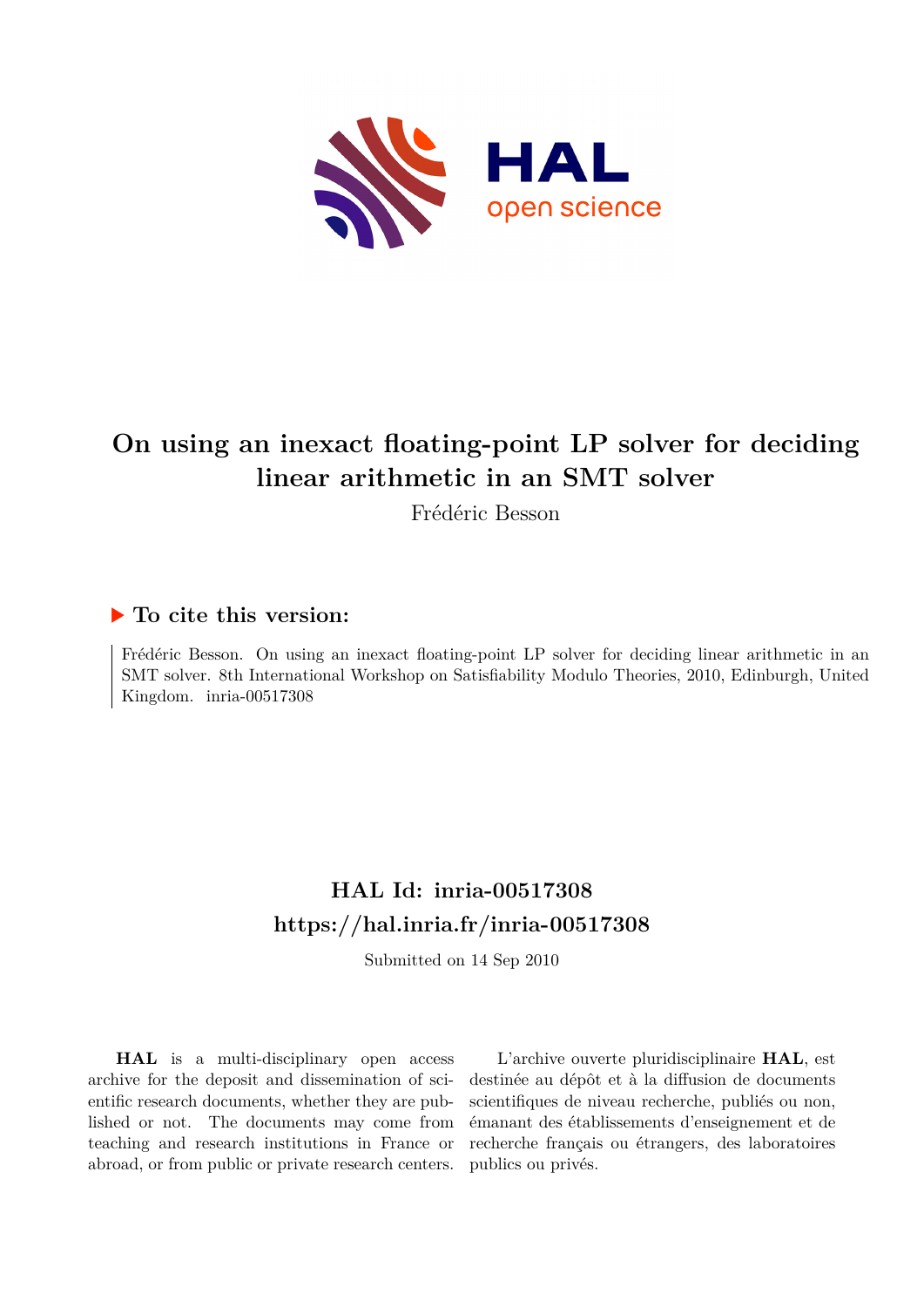## On using an inexact floating-point LP solver for deciding linear arithmetic in an SMT solver

Frédéric Besson<sup>\*</sup>

Inria, Centre Rennes - Bretagne Atlantique Campus Universitaire de Beaulieu FR-35042 Rennes cedex

Abstract Off-the-shelf linear programming (LP) solvers trade soundness for speed: for efficiency, the arithmetic is not exact rational arithmetic but floating-point arithmetic. As a side-effect the results come without any formal guarantee and cannot be directly used for deciding linear arithmetic. In this work we explain how to design a sound procedure for linear arithmetic built upon an inexact floating-point LP solver. Our approach relies on linear programming duality to instruct a black-box off-the-shelf LP solver to output, when the problem is not satisfiable, an untrusted proof certificate. We present a heuristic postprocessing of the certificate which accommodates for certain numeric inaccuracies. Upon success it returns a provably correct proof witness that can be independently checked. Our preliminary results are promising. For a benchmark suite extracted from SMT verification problems the floating-point LP solver returns a result for which proof witnesses are successfully and efficiently generated.

## 1 Introduction

Satisfiability Modulo Theories (SMT) consists in solving formulae belonging to a combination of theories [\[4\]](#page-11-0) such as the theory of uninterpreted function symbols, arrays, bit-vectors or linear real arithmetic (LRA). In practise linear arithmetic formulae are pervasive. Therefore, to be competitive, SMT solvers need an efficient linear arithmetic decision procedure. For fragments of LRA there exist scalable algorithms. For instance, difference logic (constraints of the form  $x - y \leq c$ ) is solved by variations of the shortest-path algorithm [\[12](#page-11-1)[,2\]](#page-11-2). Deciding full LRA is more challenging. State-of-the-art SMT solvers, such as Yices and Z3, re-implement from scratch a Simplex solver [\[6,](#page-11-3)[3\]](#page-11-4) in exact rational arithmetic. In terms of engineering it would be much more cost-effective to simply use off-the-shelf state-of-the-art Simplex implementations.

Dutertre and De Moura [\[6\]](#page-11-3) explain how to design an efficient Simplex algorithm that fulfills the requirements of SMT solvers. They put the emphasis on distinctive features that are key for efficiency  $e, q$ , fast backtracking and theory propagation. Other important features are generation of conflict clauses and

<sup>⋆</sup> This work is partially funded by the ANR Decert project.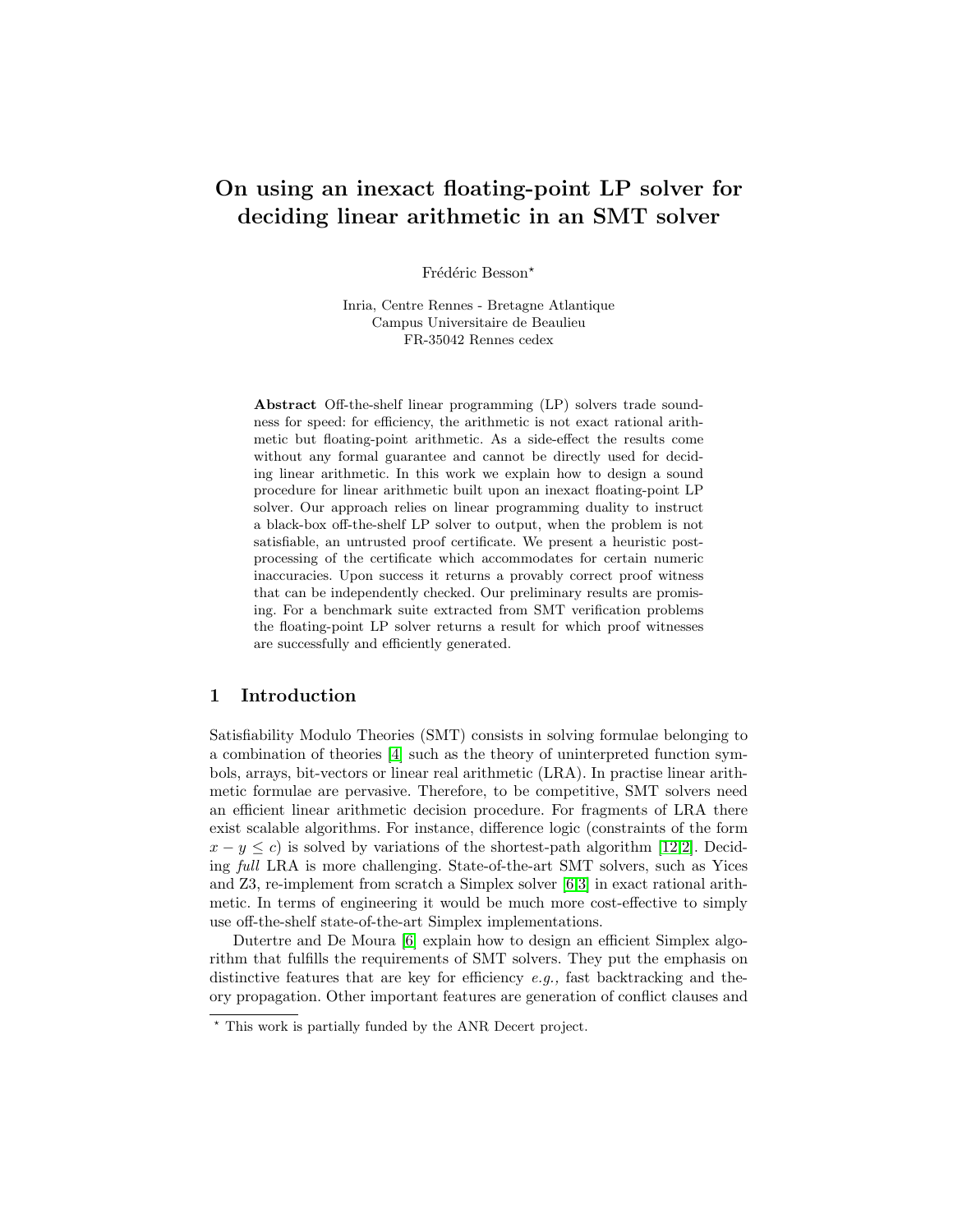handling of strict inequalities. In their work there is one obvious and essential property that is only alluded to: soundness. From an SMT solver perspective, soundness is of course mandatory and not negotiable. On the contrary, scalable off-the-shelf Simplex implementations, e.g., Glpk[\[10\]](#page-11-5) and CPLex [\[8\]](#page-11-6), are inexact because they use floating-point instead of exact rational arithmetic. When the Simplex method is used as a decision procedure for linear arithmetic, this is an issue because even the slightest approximation can be responsible for an unsound result.

Previous works [\[11](#page-11-7)[,7\]](#page-11-8) propose approaches allowing to leverage inexact floatingpoint Linear Programming (LP) solvers in an SMT solver. The present paper belongs to this trend. Like previous approaches we consider the LP solver as an untrusted oracle. Its output is therefore post-processed, using exact rational arithmetic, in order to obtain a proof witness.

The contribution of this work is to develop an approach exploiting *linear* programming duality. The benefit of a dual encoding is that it minimises the requirements on LP solvers. More precisely, we present a dual formulation of the original (primal) linear problem with the following properties: a) it has no strict inequalities; b) it is incremental; c) it generates conflict clauses; d) it allows for conflict-driven theory propagation. Such properties have engineering consequences and make it easier to interface an SMT solver with existing of-theshelf exact rational arithmetic LP solvers that might neither be incremental nor support strict inequalities nor generate conflict clauses. The other contribution of the paper is a fast post-processing of the output of an inexact floating-point LP solver allowing to accommodate for numeric inaccuracy. Compared to previous approaches our post-processing is faster and always succeeds for a benchmark suite representative of SMT verifications problems.

The rest of the paper is organised as follows. Section [2](#page-2-0) exploits linear duality in order to derive a notion of witness for LRA. Section [3](#page-4-0) shows how a witness can be found by solving a single linear problem. Section [4](#page-6-0) emphasises that the formulation of the problem is compatible with the requirements of SMT solvers. Section [5](#page-7-0) presents an algorithm to reconstruct an exact result from an untrusted oracle obtained from a floating-point LP solver. The approach is validated experimentally in Section [6.](#page-8-0) Section [7](#page-10-0) compares with related work and Section [8](#page-11-9) concludes. Notations are fairly standard; for completeness, they are given in Appendix [A.](#page-12-0) Detailed proofs can be found in Appendix [B.](#page-12-1)

## <span id="page-2-0"></span>2 Witnesses for LRA

Our notion of witnesses for LRA originates from the duality theory of linear programming. The original problem is called the primal problem. Primal and dual are such that: if the primal is not satisfiable then the dual is satisfiable; and if the primal is satisfiable then the dual is unsatisfiable. As a result, to prove that a conjunctive LRA formula  $F$  is unsatisfiable, it suffices to exhibit a model  $w$  of the dual of  $F$ . The model  $w$  is a witness that  $F$  is unsatisfiable. In the following, we show how to derive witnesses from Motzkin's transposition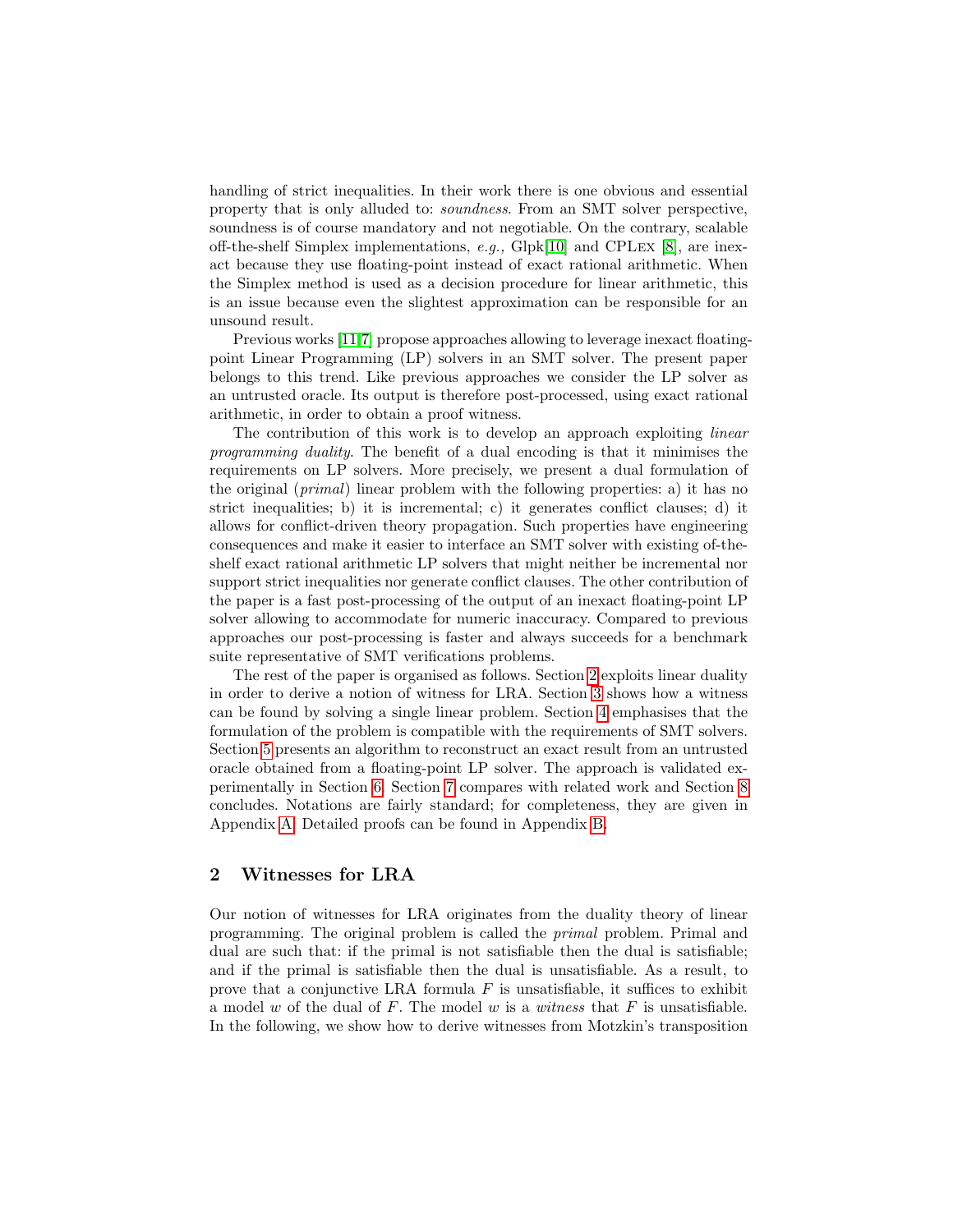theorem, a duality theorem, which generalises Farkas' lemma in the presence of strict inequalities.

#### 2.1 LRA formulae

Atoms of LRA formulae are linear constraints of the form  $a_1x_1 + \ldots + a_nx_n \bowtie b$ where  $a_1, \ldots, a_n$  and b are rational constants,  $x_1, \ldots, x_n$  are real variables and  $\bowtie$  belongs to the set {=, ≤, <}. (Other operators such as ≥, >, ≠ can easily be encoded.) In an SMT solver the SAT engine proposes boolean models of the formula that are fed into a decision procedure for the conjunctive fragment of the theory. Therefore, we only consider conjunctive formulae of LRA.

In the sequel we use matrix notations for reasoning about conjunctive LRA formulae. We write  $A \cdot x \le a, B \cdot x \le b, C \cdot x = c$  for the LRA formula

$$
\bigwedge_{i=1}^{m} A_{i,1}x_1 + \dots + A_{i,j}x_j < a_i \wedge \bigwedge_{i=1}^{n} B_{i,1}x_1 + \dots + B_{i,j}x_j \leq b_i \wedge \bigwedge_{i=1}^{o} C_{i,1}x_1 + \dots + C_{i,j}x_j = c_i
$$

#### 2.2 Proof witnesses for LRA

In this section we derive a notion of proof witness for LRA from Motzkin's transposition theorem. For a comprehensive presentation and formal proofs of this result we refer the reader to [\[13,](#page-11-10) Chapter 7]. The notion of witness we come up with has the advantage of simplifying the interface with an SMT solver (see Section [4\)](#page-6-0).

<span id="page-3-0"></span>Lemma 1 (Motzkin's transposition theorem [\[13,](#page-11-10) Corollary 7.1k]). Let  $A \in \mathbb{Q}^{p \times n}$  and  $B \in \mathbb{Q}^{q \times n}$  be matrices and  $a \in \mathbb{Q}^n$  and  $b \in \mathbb{Q}^n$  be vectors.

<span id="page-3-1"></span>
$$
\exists x, A \cdot x < a \land B \cdot x \le b
$$

if and only if

$$
\forall (y, z), y \ge 0 \land z \ge 0 \Rightarrow \begin{cases} A^t \cdot y + B^t \cdot z = 0 \Rightarrow a^t \cdot y + b^t \cdot z \ge 0 \\ A^t \cdot y + B^t \cdot z = 0 \land \neg(y = 0) \Rightarrow a^t \cdot y + b^t \cdot z > 0 \end{cases}
$$

Using Lemma [1](#page-3-0) we define a notion of witness (Definition [1\)](#page-3-1) which handles equalities, strict and non-strict inequalities. Equalities could be easily dealt with by rewriting an equality  $a_1x_1 + \cdots + a_nx_n = b$  into two non-strict inequalities *i.e.*,  $a_1x_1 + \cdots + a_nx_n \leq b$  and  $(-a_1)x_1 + \cdots + (-a_n)x_n \leq (-b)$ . Such an encoding would have the disadvantage of potentially doubling the size of the problem. Definition [1](#page-3-1) keeps the size of the problem unchanged.

**Definition 1** (wit). A triple of vectors  $(y, z, t)$  is a witness that  $A \cdot x < a$  and  $B \cdot x \leq b$  and  $C \cdot x = c$  is unsatisfiable (written wit(A, a, B, b, C, c,  $(y, z, t)$ )) if the following conditions hold:

<span id="page-3-2"></span>
$$
i) \, y \ge 0, \, z \ge 0
$$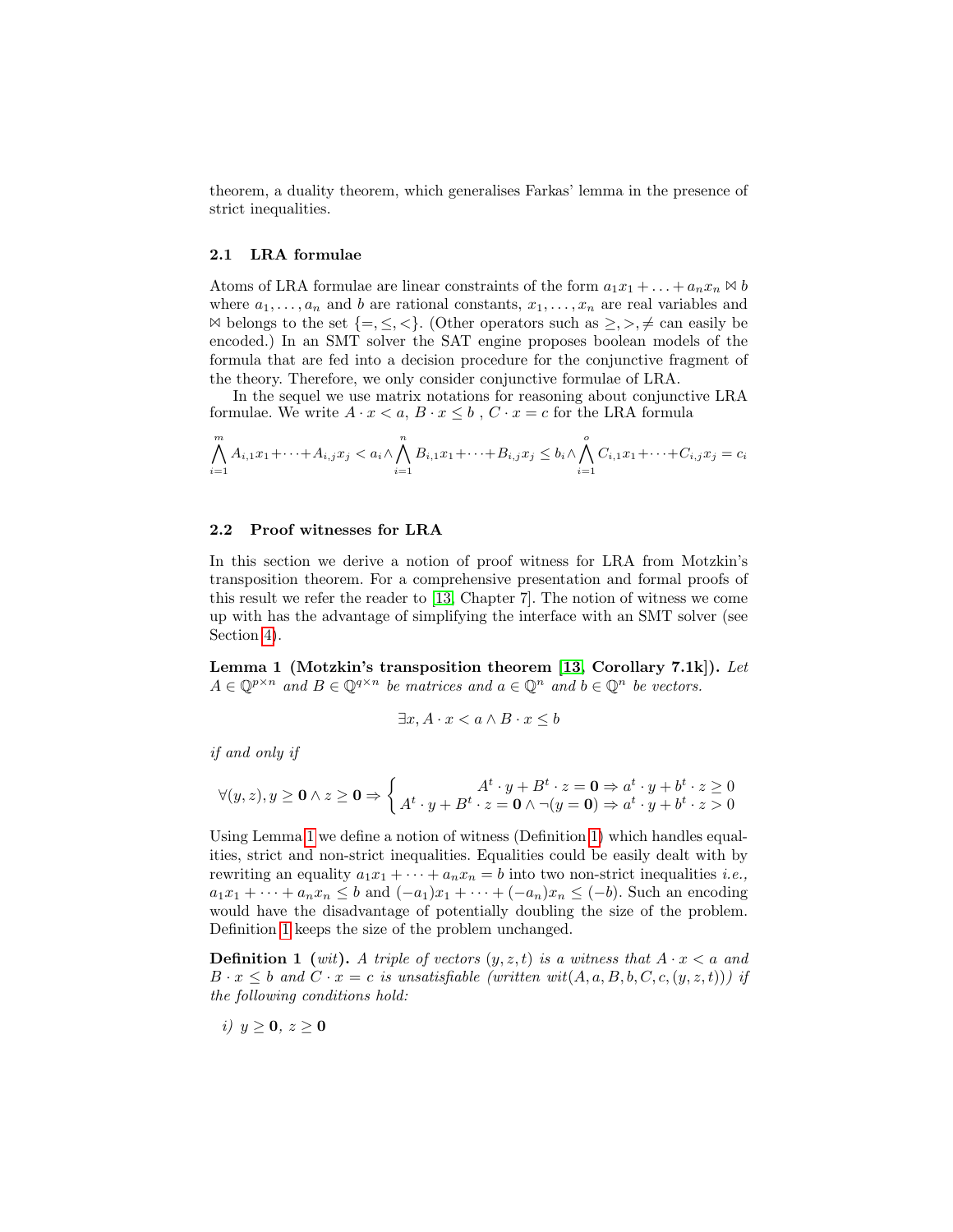<span id="page-4-6"></span><span id="page-4-5"></span>ii)  $A^t \cdot y + B^t \cdot z + C^t \cdot t = \mathbf{0}$ iii)  $a^t \cdot y + b^t \cdot z + c^t \cdot t < 0$  or  $\neg(y = 0) \wedge a^t \cdot y + b^t \cdot z + c^t \cdot t \leq 0$ 

Definition [1](#page-3-1) provides a sound and complete notion of proof witnesses for conjunctions of formulae with strict and non-strict inequalities. These facts, direct consequence of Lemma [1,](#page-3-0) are established by Corollary [1](#page-4-1) and Corollary [2.](#page-4-2) Their proofs can be found in Appendix [B.](#page-12-1)

<span id="page-4-1"></span>**Corollary 1 (Soundness of** wit). Let  $A$ ,  $B$  be matrices and  $a$ ,  $b$  be vectors. We have  $\forall (y, z), wit(A, a, B, b, \mathbf{0}, \mathbf{0}, (y, z, \mathbf{0})) \Rightarrow \forall x, \neg(A \cdot x < a \land B \cdot x \leq b).$ 

<span id="page-4-2"></span>**Corollary 2** (Completeness of wit). Let  $A$ ,  $B$  be matrices and  $a$ ,  $b$  be vectors. We have  $\forall x, \neg(A \cdot x < a \land B \cdot x \leq b) \Rightarrow \exists (y, z), \text{wit}(A, a, B, b, \mathbf{0}, \mathbf{0}, (y, z, \mathbf{0})).$ 

The soundness and completness results generalise to formulae with equations, strict and non-strict inequalities. The proof relies on the fact that equalities can be transformed into pairs of inequalities and that it is always possible to reconstruct a witness for the initial formula from a witness of the transformed formulae (and vice-versa).

<span id="page-4-3"></span>**Theorem 1.** Let  $A$ ,  $B$  and  $C$  be matrices and  $a$ ,  $b$  and  $c$  be vectors.

 $\exists (y, z, t), \text{wit}(A, a, B, b, C, c, (y, z, t)) \text{ iff } \forall x, \neg(A \cdot x \le a \land B \cdot x \le b \land C \cdot x = c)$ 

Theorem [1](#page-4-3) establishes that Definition [1](#page-3-1) provides a sound and complete notion of witness for LRA. The next section is about computing a witness by solving a linear program.

## <span id="page-4-0"></span>3 Witness linear program

We show how proof witnesses that a conjunctive LRA formula is not satisfiable can be computed by solving linear programs in the form accepted by off-the-shelf LP solvers such as Glpk [\[10\]](#page-11-5) and CPLex [\[8\]](#page-11-6). To our knowledge, the formulation is original and has never been exploited by SMT solvers.

#### 3.1 Linear programming

Linear programming consists in optimising a linear function under a conjunction of linear constraints. There exist several forms of linear programs that can be proved equivalent [\[13\]](#page-11-10). Available LP solvers usually take problems in the following standard form.

<span id="page-4-4"></span>**Definition 2.** Let  $A \in \mathbb{Q}^{m,n}$ ,  $c \in \mathbb{Q}^n$ ,  $l \in (\mathbb{Q} \cup \{-\infty\})^n$  and  $u \in (\mathbb{Q} \cup \{+\infty\})^n$ . A linear program is written  $max\{c^t \cdot x \mid A \cdot x = 0, l \leq x \leq u\}$  where 1)  $c^t \cdot x$  is the objective function to optimise with respect to x; 2) A is the constraint matrix; 3) l is a lower bound for x; 4) u is an upper bound for x. If  $l_i = -\infty$  (resp.  $u_i = +\infty$ ) then  $x_i$  has no lower bound (resp. no upper bound).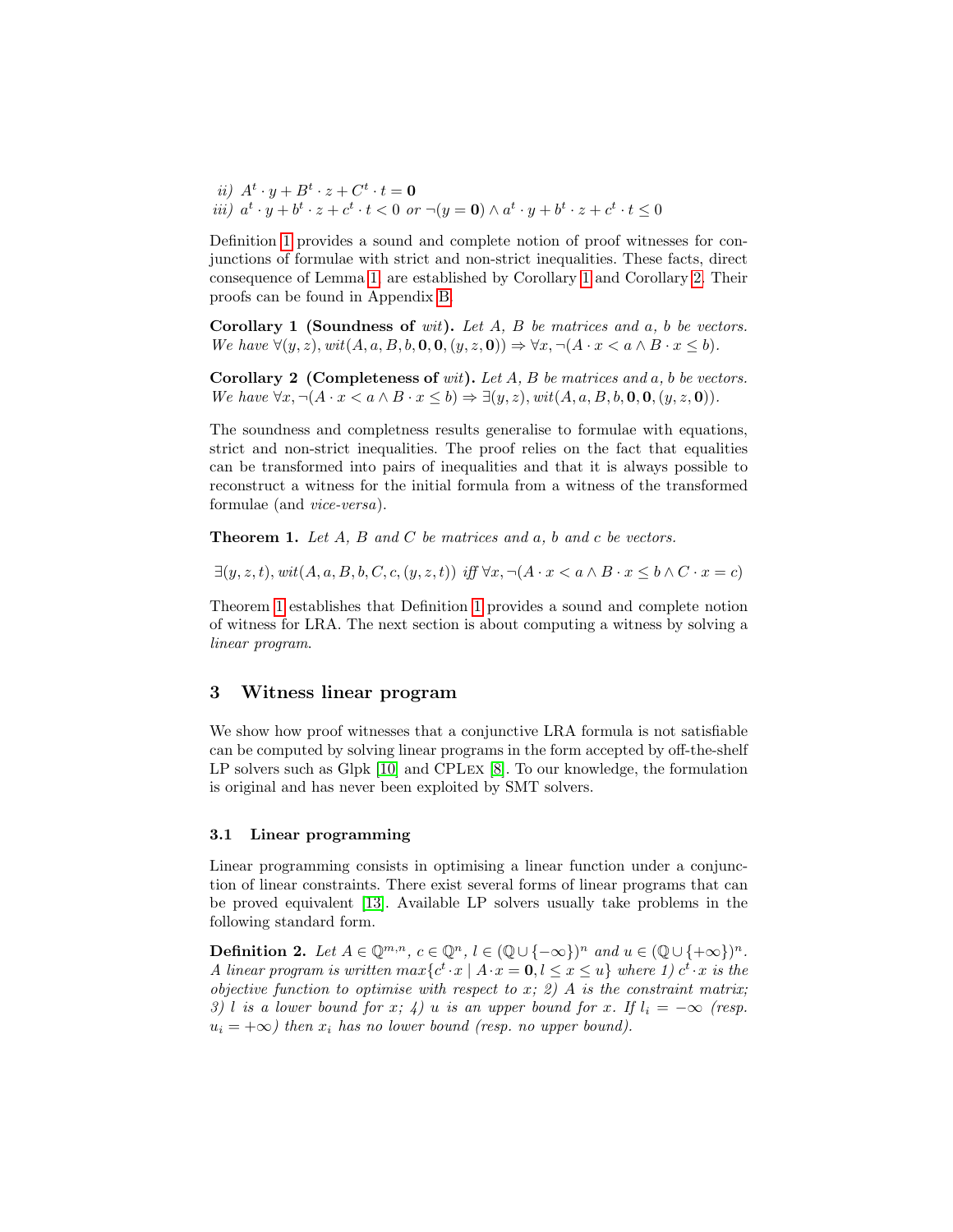For our purpose, an LP solver is a black-box procedure for solving linear programs. The specification of an exact LP solver is as follows. If the linear program is not feasible, the LP solver detects it. If the problem is feasible and has an optimal value v, the LP solver returns v and a feasible vector x allowing to reach v *i.e,*  $c^t \cdot x = v$ . Finally, if the problem is feasible but the objective function has no upper bound, the LP solver reports that the linear program is unbounded.

#### 3.2 Witnesses as linear programs

A witness for a conjunction of linear constraints (Definition [1\)](#page-3-1) cannot be directly found by solving a linear program (Definition [2\)](#page-4-4). The reasons are that the syntactic definition of witnesses i) makes use of strict inequalities and; ii) exhibits a disjunction. Definition [3](#page-5-0) remedies these deficiencies and reinterpret a witness as the solution of a linear program.

<span id="page-5-0"></span>Definition 3 (Witness Linear Program wlp). Given  $A \cdot x < a, B \cdot x \leq b$ and  $C \cdot x = c$  the witness linear program  $wlp(A, a, B, b, C, c)$  is defined by

<span id="page-5-8"></span><span id="page-5-7"></span><span id="page-5-6"></span><span id="page-5-5"></span><span id="page-5-4"></span><span id="page-5-3"></span><span id="page-5-2"></span><span id="page-5-1"></span>
$$
\max\left\{\mathbf{0}^t\cdot(y/z/t)\left|\begin{matrix}0 & A^t\cdot y + B^t\cdot z + C^t\cdot t & = \mathbf{0} & \textcircled{0} & \mathbf{0}\leq y\leq +\infty \\ \textcircled{0} & 0 & \textcircled{z} & z\leq +\infty \\ \textcircled{0} & u + a^t\cdot y + b^t\cdot z + c^t\cdot t & = 0 \\ \textcircled{0} & v - u - \mathbf{1}^t\cdot y & = 0 & \textcircled{0} & 0\leq u\leq +\infty \\ \textcircled{0} & 1 & \textcircled{z} & v\leq +\infty\end{matrix}\right\}
$$

For this linear program the objective function to optimise is the constant function 0. As a result, the optimisation problem is turned into a feasibility problem. Any other objective function would increase the running time. The constraint matrix and the lower and upper bounds of the linear problem encode the conditions [\(i\)](#page-3-2), [\(ii\)](#page-4-5) and [\(iii\)](#page-4-6) of Definition [1.](#page-3-1) Equation a corresponds syntactically to condition [\(ii\)](#page-4-5). The bound conditions  $\phi$  and  $\phi$  directly encode condition (i). The boundcondition  $(f)$  states that the vector t is actually unconstrained. The remainingequations *i.e.*,  $(\mathbb{D})$  and  $(\mathbb{C})$  together with the remaining bound conditions *i.e.*,g and h are more intricate and encode condition [\(iii\)](#page-4-6)

$$
a^t \cdot y + b^t \cdot z + c^t \cdot t < 0 \text{ or } \neg(y = 0) \land a^t \cdot y + b^t \cdot z + c^t \cdot t \le 0
$$

In the linear problem, equation  $\langle b \rangle$  and bound condition  $\langle \hat{g} \rangle$  constrain thequantity  $a^t \cdot y + b^t \cdot z + c^t \cdot t$  to be smaller **or** equal to zero. From the definition of a witness the equality with zero is only allowed if  $\neg y = 0$  *i.e.*, if there is at least one strict inequality for which  $y_i$  is strictly positive. This is catered for by the equation  $\odot$  and bound  $\odot$ . In particular, the term  $1^t \cdot y$  is strictly positive assoon as there exists  $y_i > 0$  for some *i*.

<span id="page-5-9"></span>Lemma [2](#page-5-9) and Lemma [3](#page-6-1) formalise the above discussion and show how to obtain a witness by solving the linear program wlp. Full proofs can be found in Appendix [B.](#page-12-1)

**Lemma 2 (Soundness of** wlp). If  $wlp(A, a, B, b, C, c)$  has optimum  $(y/z/t/u/v)$ then  $wit(A, a, B, b, C, c, (y, z, t))$  holds.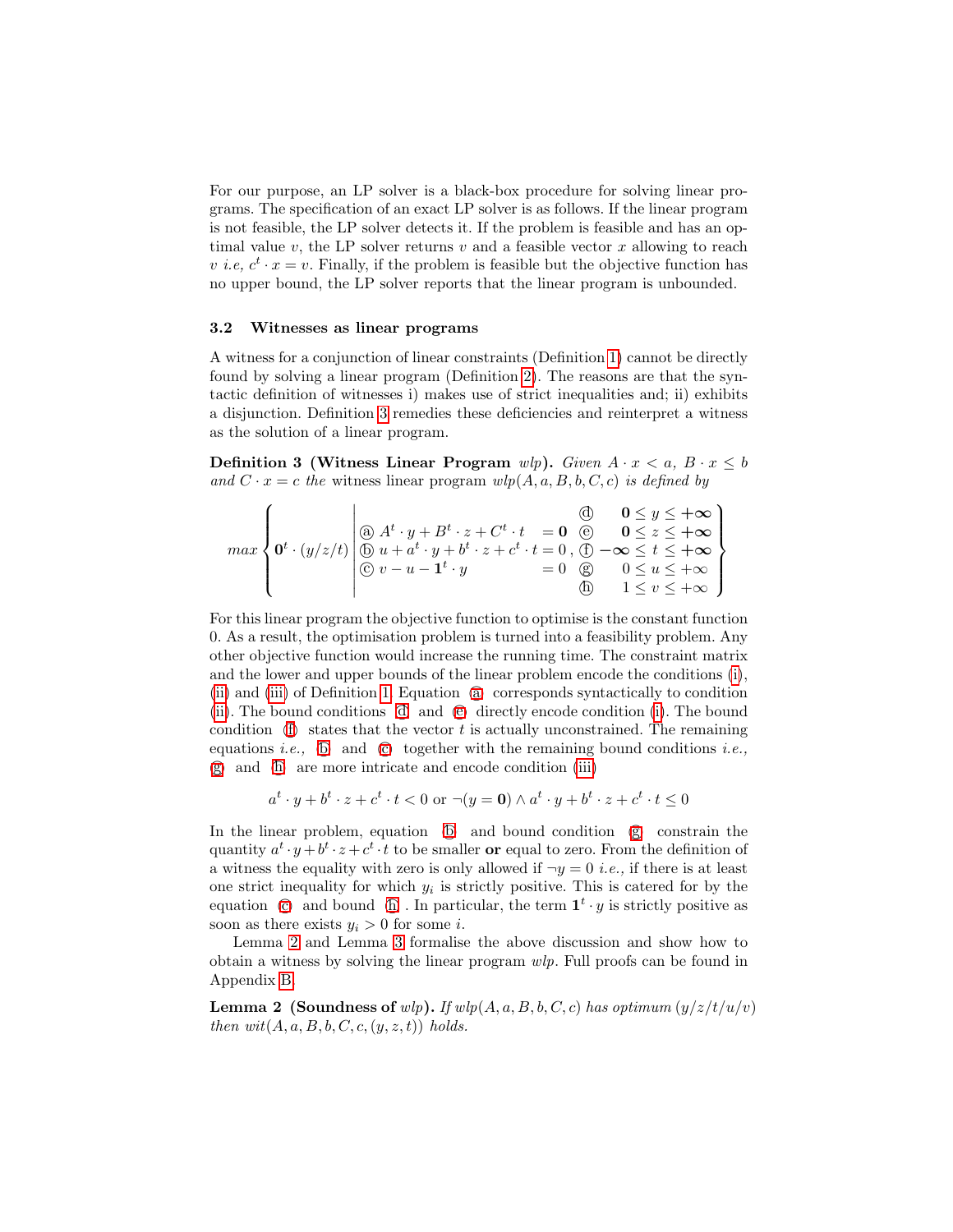<span id="page-6-1"></span>**Lemma 3 (Completeness of** wlp). If  $wit(A, a, B, b, C, c, (y, z, t))$  then there exists  $\alpha > 0$ , u and v such that  $wlp(A, a, B, b, C, c)$  has optimum  $\alpha \cdot (y/z/t/u/v)$ .

## <span id="page-6-0"></span>4 Witness linear program for SMT solvers

A SMT-compatible LP solver has to provide a number of extra-features [\[6\]](#page-11-3) : strict inequalities, conflict clauses, theory propagation and backtracking. The advantage of the witness linear program encoding is that it makes almost any LP solver compatible with an SMT solver.

Strict inequalities are absent from our dual formulation. Because inexact solvers do not support them this is essential for not incurring an additional loss of precision. The encoding used by previous approaches (see [\[11,](#page-11-7) Section 3] and [\[7,](#page-11-8) Section 4]) are approximate and have the drawback of potentially changing the status of the problem. In an exact rational, strict inequalities are modeled by introducing a symbolic infinitesimal parameter [\[6,](#page-11-3) Section 5]. This complication is avoided by our dual formulation.

Conflict clauses are a by-product of the notion of witness. A zero entry of a witness w, say  $w_i = 0$ , means that the contradiction is independent from the  $i<sup>th</sup>$  formula of the primal problem. In other words, the minimal conflict clause of a witness is obtained by collecting the formulae corresponding to the nonzero entries of the witness. Therefore, the LP solver does not need to support explanations or conflict clauses.

Theory propagation can be implemented on top of a core decision procedure. A more specific *conflict-driven* theory propagation can be obtained by inspection of a witness. If a witness vector allows to exhibit a contradiction *i.e.*, a conflict clause; a sub-vector of a witness can be interpreted as a logic consequence of the input formula  $i.e.,$  an intermediate clause used to establish the contradiction. Those clauses can be exported by theory propagation.

Example 1. Consider the following conjunction:

$$
2x + y \leq 1 \land -x - y \leq -2 \land y \leq 1 \land 2y + z \leq 1
$$

The vector  $(1, 2, 1, 0)$  is a witness and the conflict clause is  $\neg (2x+y \leq 1) \vee \neg (-x-\partial \overline{\partial})$  $y \le 2$ )  $\vee \neg (y \le 1)$ . Conflict-driven theory propagation could also generate the clauses:  $\neg (2x + y \le 1) \vee \neg (-x - y \le -2) \vee (-y \le -3), \neg (2x + y \le 1) \vee \neg (y \le$ 1) ∨  $(2x + 2y \le 2)$  and  $\neg(-x - y \le -2)$   $\vee$   $\neg(y \le 1)$   $\vee$   $(-2x - y \le -3)$ .

Backtracking is implemented by updating a bound condition of the linear program. Our dual approach is therefore incremental in the sense of Dutertre and de Moura [\[6,](#page-11-3) Section 3]. Removing the ith formula of the primal problem has the simple effect of updating the bound condition of the ith variable of the wlp such that  $0 \leq x_i \leq 0$ . The reverse operation consists in updating the bound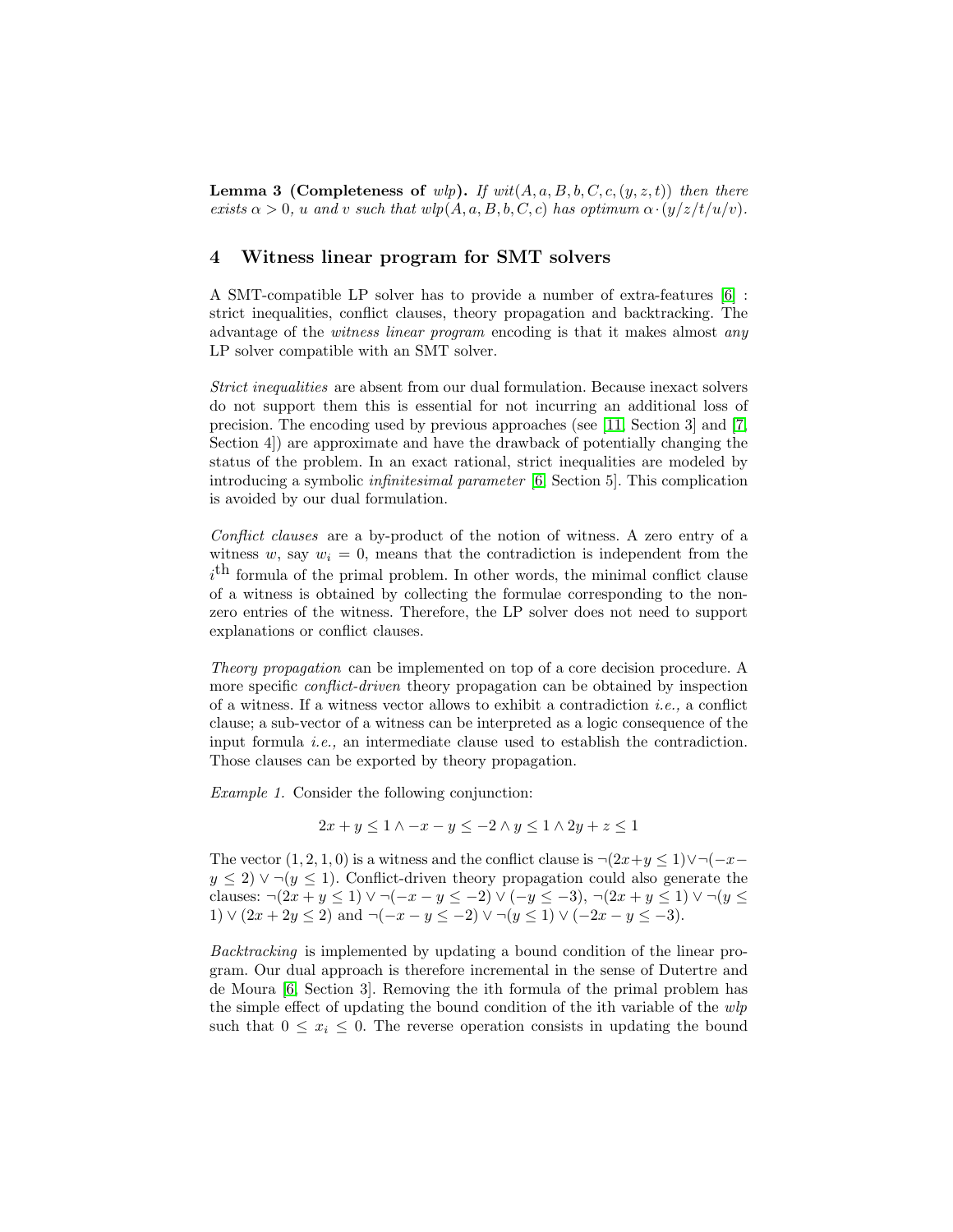condition so that  $x_i$  is unbounded for equalities and positive for inequalities. To be incremental the Simplex method must return a final tableau obtained by pivoting the initial constraint matrix. This precludes certain pre-solving optimisations that would exploit a bound condition, say  $0 \leq x \leq 0$ , to simplify the constraint matrix. Pre-solving can usually be disabled. This is for instance the case for Glpk [\[10\]](#page-11-5), the Simplex solver we use in our experiments.

## <span id="page-7-0"></span>5 From untrusted oracles to proof witnesses

In Section [3](#page-4-0) we have shown that finding a witness could be done by solving the witness linear program wlp. In this section we propose an optimistic algorithm for finding a witness by post-processing the result of an inexact floating-point LP solver. In the following, we detail the algorithm given in Figure [1.](#page-7-1)

<span id="page-7-7"></span><span id="page-7-6"></span><span id="page-7-4"></span><span id="page-7-3"></span><span id="page-7-2"></span>Require:  $A \cdot x < a, B \cdot x < b, C \cdot c = c$ 1:  $lp \leftarrow wh(A, a, B, b, C, c) = max\{0 \mid M \cdot y = 0, l \leq y \leq u\}$ 2:  $LPsolve(h)$ 3: if  $status(lp) = not\_feasible$  then return unknown //probably sat 4: if  $status(lp) = error$  then return unknown 5:  $//status(lp) == optimal$ 6:  $r \leftarrow Solution(lp)$ 7:  $r \leftarrow$  $\sqrt{2}$  $\left\vert \right\vert$  $\mathbf{I}$  $r_i$  if  $l_i \leq r_i \leq u_i$ l<sub>i</sub> if  $l_i \neq -\infty$  $u_i$  otherwise 8:  $M'_{i,j} \leftarrow \begin{cases} M_{i,j} & \text{if } r_j \neq 0 \\ 0 & \text{otherwise} \end{cases}$ 0 otherwise 9:  $U \leftarrow Echelon(M')$ 10:  $w \leftarrow Eval(U, r)$ 11: if  $l \leq w \leq u$  then return unsat // the witness is w 12: return unknown // probably unsat

<span id="page-7-10"></span><span id="page-7-9"></span><span id="page-7-8"></span><span id="page-7-5"></span><span id="page-7-1"></span>Figure 1. Witness reconstruction algorithm

The witness linear program  $lp$  is constructed from the primal problem (line [1\)](#page-7-2). We write  $M$  for the constraint matrix of  $lp$  and  $l$  and  $u$  for the bound conditions. The linear program  $lp$  is then solved using an inexact floating-point LP solver (line [2\)](#page-7-3). If the status of the LP solver is *not\_feasible* we conclude (without formal guarantee) that the primal problem is probably satisfiable (line [3\)](#page-7-4). Though it never happens in our experiments, in general, the LP solver might also crash or report an error. In such cases, we would return that the status of the problem is unknown (line [4\)](#page-7-5). The interesting case is when the LP solver succeeds and finds an optimum solution vector  $r$  (line [6\)](#page-7-6). In line [7](#page-7-7) we make sure that the vector r respects the bound conditions of  $lp$ . In line [8,](#page-7-8) we make the assumption that a witness can be reconstructed by keeping the zero entries of the proposed witness r. We simplify the constraint matrix  $M$  accordingly and nullify all the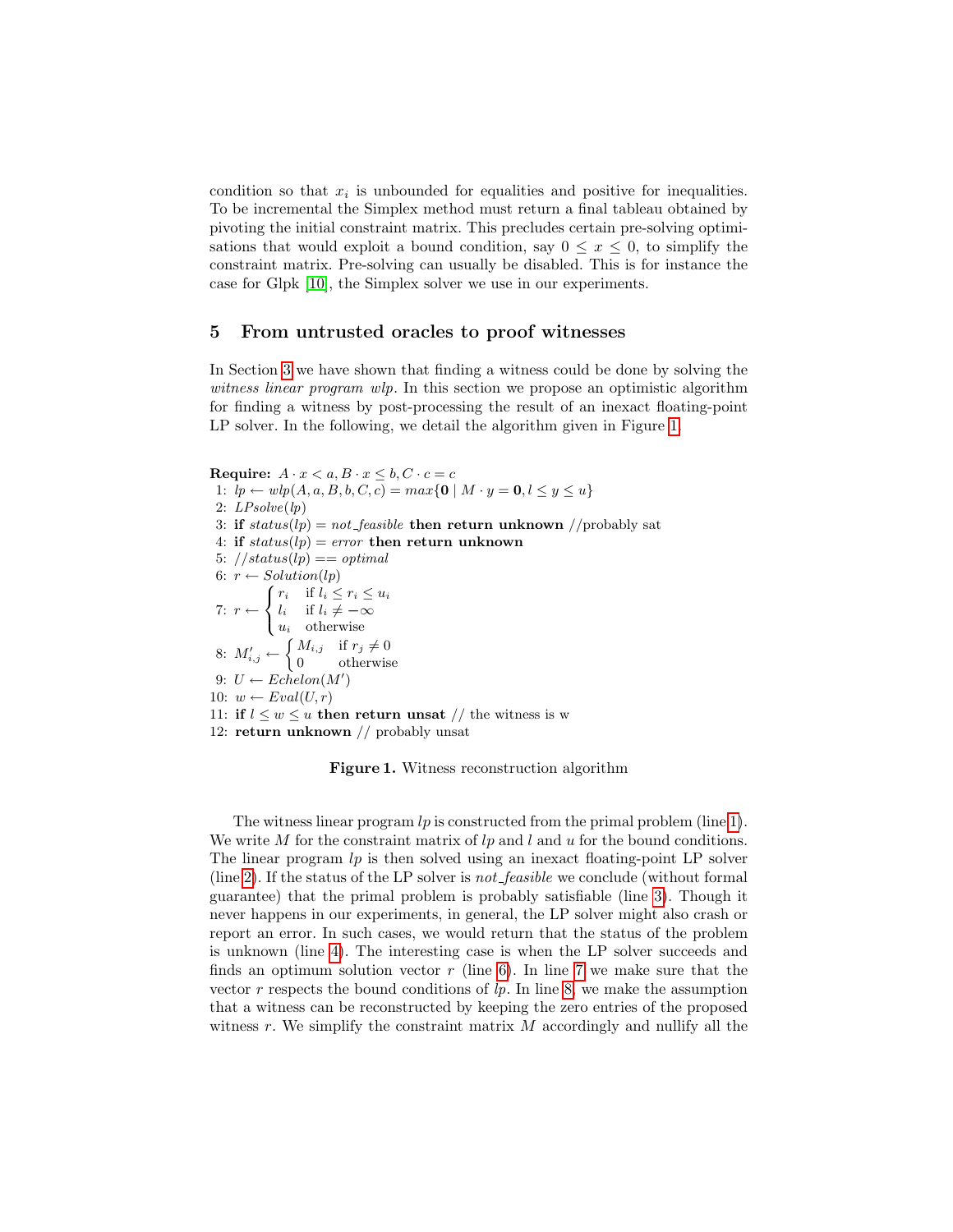

<span id="page-8-2"></span>Figure 2. Unsatisfiable conjunctions extracted from SMT problems

columns of  $M$  corresponding to a zero entry of  $r$  (line [8\)](#page-7-8). In practise the obtained matrix  $M'$  is very sparse (compared to  $M$ ). From now on, the computations are done using exact rational arithmetic on matrix  $M'$ . In line [9,](#page-7-9) we apply Gaussian elimination to matrix  $M'$  to obtain a triangular matrix (also called echelon matrix) U. To get solutions, we fix the unknowns using the values of  $r$  and iteratively solve the remaining equations of  $U$  to get a vector  $w$ . By construction, the vector  $w$  verifies the constraint matrix  $M'$  and therefore  $M$ . If the bound conditions still hold (conditions that are checked for line [11\)](#page-7-10) we return that the primal problem is unsatisfiable and that vector  $w$  is a proof witness. If the bound conditions are violated, we conclude (without formal guarantee) that the primal problem is probably unsatisfiable.

## <span id="page-8-0"></span>6 Experiments

We have an Ocaml prototype  $Fps<sup>1</sup>$  $Fps<sup>1</sup>$  $Fps<sup>1</sup>$ , based on the Simplex solver of Glpk 4.40 [\[10\]](#page-11-5), implementing the witness reconstruction approach described above. The experiments have been carried out on a 3.40 Ghz Intel Xeon with 4 GB of RAM running a 64bit Linux kernel. We have benchmarked our approach against Z3 2.5, MathSAT 4.3 and Yices 2.0 using the benchmark suite of already used in [\[11\]](#page-11-7). These are unsatisfiable conjunctions extracted from SMT verification problems provided by Leonardo de Moura (Figure [2\)](#page-8-2) and random dense benchmarks (Fig-

<span id="page-8-1"></span> $^1$  Source code available at  ${\tt http://www.irisa.fr/celtique/fbesson/bbfps.tgz}$  ${\tt http://www.irisa.fr/celtique/fbesson/bbfps.tgz}$  ${\tt http://www.irisa.fr/celtique/fbesson/bbfps.tgz}$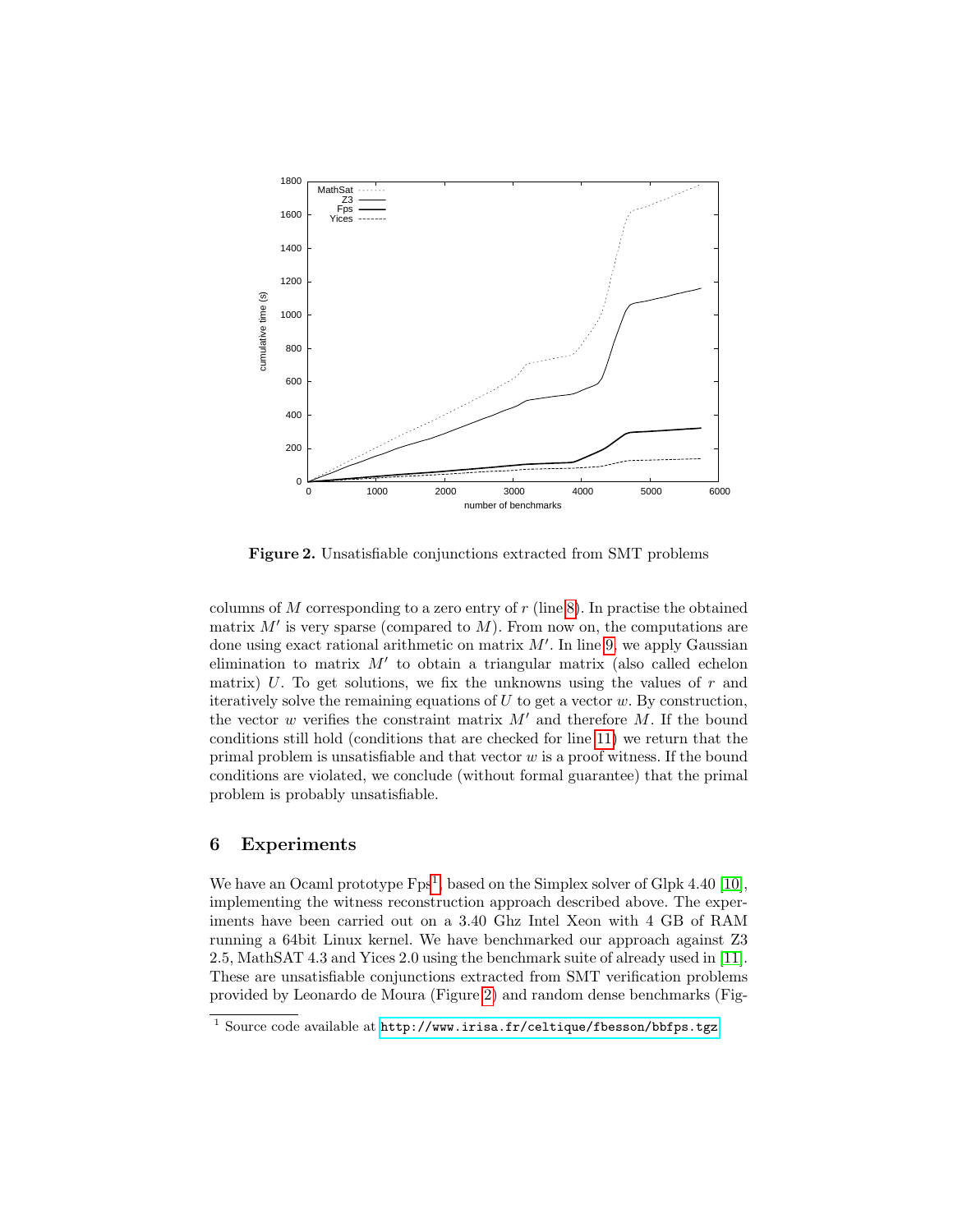ure [3\)](#page-9-0). For all the unsatisfiable benchmarks the reconstruction succeeds at generating a witness from the result of the floating-point Simplex solver.

For the first benchmark suite our prototype is slower than Yices (but less than 3 times slower) but faster than Z3 (about 3 times faster) and faster than MathSAT 4.3 (about 5 times faster). As always, benchmarks are to be taken with a pinch of salt. Here, Yices is here about 12 times faster than MathSat whereas Yices was only about 1.6 times faster during the SMT COMP 2009. Hence, it is hard to draw strong conclusions about the relative efficiency. In an attempt to understand whether there is a chance for our approach to be more competitive, we have profiled the different phases : parsing, simplex and witness reconstruction. It appears that the Simplex phase takes, on the average, less than 0.015 seconds per benchmark *i.e.*, a cumulative time of about 85 seconds. This is encouraging as this is a phase that cannot be optimised without optimising Glpk – the very thing we want to avoid. Moreover, witness reconstruction is not the bottleneck (cumulative time of 22 seconds). Interestingly, Yices outputs a status (here unsat) before the end of our parsing phase. There is therefore hope that a fine-tuned version of our algorithm could be more competitive.

As already observed by Monniaux [\[11\]](#page-11-7), SMT provers are not efficient for solving dense random benchmarks. Figure [3](#page-9-0) shows the (sorted) cumulative time



<span id="page-9-0"></span>Figure 3. Random dense benchmarks

spent to solve the benchmarks. Time is plotted using a logarithmic scale and Fps outperforms Yices, Z3 and MathSat. For Fps, there is a clear inflexion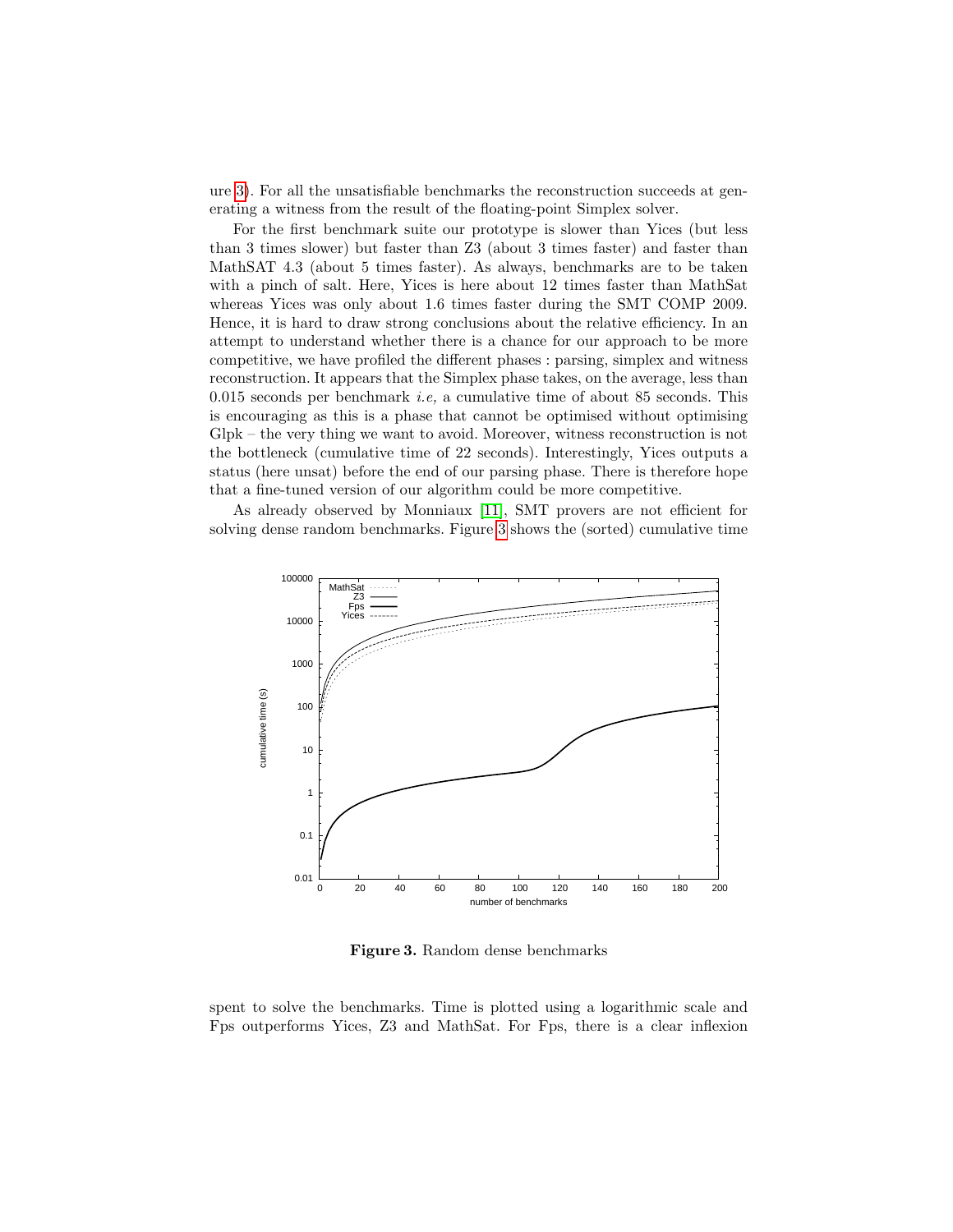point around 100 benchmarks. This delimits the satisfiable benchmarks from the unsatisfiable ones and corresponds to the overhead of the witness reconstruction.

## <span id="page-10-0"></span>7 Related work

Dutertre and de Moura [\[6\]](#page-11-3) have detailed how to design an efficient Simplex algorithm compatible with the requirements of SMT solvers. We have shown how to relax certain of those requirements by exploiting linear duality and encoding the witness linear program. One limitation is that a model is not generated when the primal problem is satisfiable – we only have the knowledge that the dual is unsatisfiable. This can be mitigated by solving the primal problem. Notice that this penalty is only paid once and only for satisfiable problems which are on the average faster to solve.

Faure *et al.*, couple exact and inexact LP solvers in the SMT solver Barcelogic [\[7\]](#page-11-8). The coupling requires the inexact LP solver to generate conflict clauses. Our approach is less demanding on the solver as the conflict clause is a byproduct of turning the primal problem into a dual witness search problem. As inexact LP solvers do not handle strict inequalities, Faure et al., relax them into non-strict inequalities by subtracting a small  $\epsilon$ . Another advantage of our witness linear program is that it has no strict inequalities whatever the form of the primal problem. Like in this paper, when the inexact solver reports an unsatisfiable problem, the alleged conflict clause is post-processed in order to get a provably correct answer. Their post-processing which amounts to running a LP solver in exact rational arithmetic is complete – if the inexact LP solver return a genuine conflict – but much more costly than our optimistic witness reconstruction algorithm.

Dhiflaoui et al., [\[5\]](#page-11-11) exploit the basis computed by an inexact floating-point Simplex solver to compute the exact results of linear programs. The basis is verified using exact methods. If it is not optimal, it is repaired using a Simplex solver running in exact rational arithmetic. Repairing the basis using exact arithmetic can be costly and is not practical for certain LP. When the basis is wrong a more scalable approach consists in rerunning the Simplex solver with extended (floating-point) precision [\[9](#page-11-12)[,1\]](#page-11-13). Using this approach, Koch [\[9\]](#page-11-12) obtains the exact results of the NETLIB-LP benchmarks. Monniaux [\[11\]](#page-11-7) adapts the approach of [\[5\]](#page-11-11) for deciding LRA. The basis reconstruction has a complexity cubic in the size of the initial problem. In our case, because we make optimistic assumption that the conflict clause is correct our post-processing is cubic in the size of the conflict clause. For SMT problems, the conflict clauses are usually small and the gain is therefore substantial. Monniaux reports than the basis is sound in 77% of the benchmarks. When it is not, additional pivots are needed; this can be very costly. For the same benchmark suite, our witness reconstruction algorithm always succeeds. Investigation is still needed to fully understand why this is the case. What is for sure is that solving the witness linear program has the theoretical advantage of dealing with strict inequalities without loss of precision. More speculatively, it might possess better numeric properties.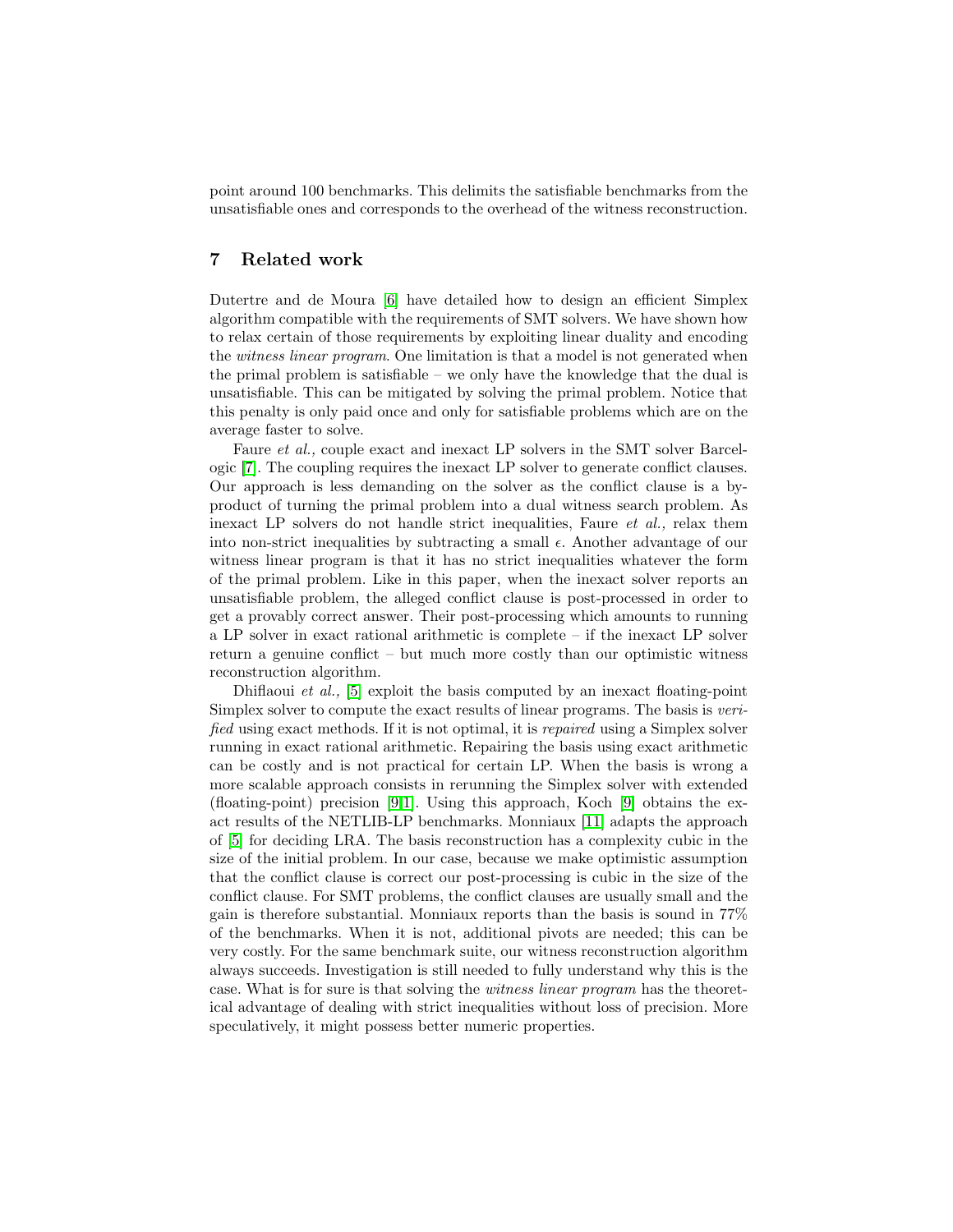### <span id="page-11-9"></span>8 Conclusion

Exploiting duality results of linear programming, we have proposed a notion of witness linear program which has the advantage of simplifying the interface between an SMT-solver and an off-the-shelf (exact or inexact) LP solver which can lack support for strict inequalities, conflict clauses and backtracking. For inexact LP solver, we have also proposed a witness reconstruction algorithm which despite being theoretically incomplete is very fast and effective in practise. More work is needed to fully assess the potential of using an inexact LP solver for deciding LRA. As future work, we aim at implementing the algorithm described here in an SMT solver. This would enable more thorough comparisons with state-of-the-art SMT solvers. We anticipate that our optimistic witness reconstruction will sometimes fail – hopefully on very rare occasions. To get a decision procedure, a simple method consists in coupling our witness reconstruction with Monniaux's algorithm [\[11\]](#page-11-7). We also intend to investigate how to exploit further properties of linear programming in order to better resist numeric inaccuracies: the existence of integer witnesses and the fact that interior points  $e.g.,$ the Chebyshev centre should be more immune to floating-point approximations.

## References

- <span id="page-11-13"></span>1. D. Applegate, W. Cook, S. Dash, and D. Espinoza. Exact solutions to linear programming problems. Oper. Res. Lett., 35(6):693–699, 2007.
- <span id="page-11-2"></span>2. S. Cotton and O. Maler. Fast and Flexible Difference Constraint Propagation for DPLL $(t)$ . In *SAT*, volume 4121 of *LNCS*, pages 170–183. Springer, 2006.
- <span id="page-11-4"></span>3. L. M. de Moura and N. Bjørner. Z3: An Efficient SMT Solver. In TACAS, volume 4963 of LNCS, pages 337–340. Springer, 2008.
- <span id="page-11-0"></span>4. L. M. de Moura, B. Dutertre, and N. Shankar. A Tutorial on Satisfiability Modulo Theories. In CAV, volume 4590 of LNCS, pages 20–36. Springer, 2007.
- <span id="page-11-11"></span>5. M. Dhiflaoui, S. Funke, C. Kwappik, K. Mehlhorn, M. Seel, E. Schömer, R. Schulte, and D. Weber. Certifying and repairing solutions to large LPs how good are LPsolvers? In SODA, pages 255–256, 2003.
- <span id="page-11-3"></span>6. B. Dutertre and L. M. de Moura. A Fast Linear-Arithmetic Solver for DPLL(T). In CAV, volume 4144 of LNCS, pages 81–94. Springer, 2006.
- <span id="page-11-8"></span>7. G. Faure, R. Nieuwenhuis, A. Oliveras, and E. Rodríguez-Carbonell. SAT Modulo the Theory of Linear Arithmetic: Exact, Inexact and Commercial Solvers. In SAT, volume 4996 of LNCS, pages 77–90. Springer, 2008.
- <span id="page-11-6"></span>8. ILOG. ILOG CPLEX v.12.0, 2009.
- <span id="page-11-12"></span>9. T. Koch. The final NETLIB-LP results. Oper. Res. Lett., 32(2):138–142, 2004.
- <span id="page-11-5"></span>10. A. Makhorin. GNU Linear Programming Kit, Version 4.40. GNU Software Foundation, 2009.
- <span id="page-11-7"></span>11. D. Monniaux. On Using Floating-Point Computations to Help an Exact Linear Arithmetic Decision Procedure. In CAV, volume 5643 of LNCS, pages 570–583. Springer, 2009.
- <span id="page-11-1"></span>12. V. Pratt. Two easy theories whose combination is hard. Technical report, Massachusetts Institute of Technology, 1977.
- <span id="page-11-10"></span>13. A. Schrijver. Theory of Linear and Integer Programming. Wiley, 1998.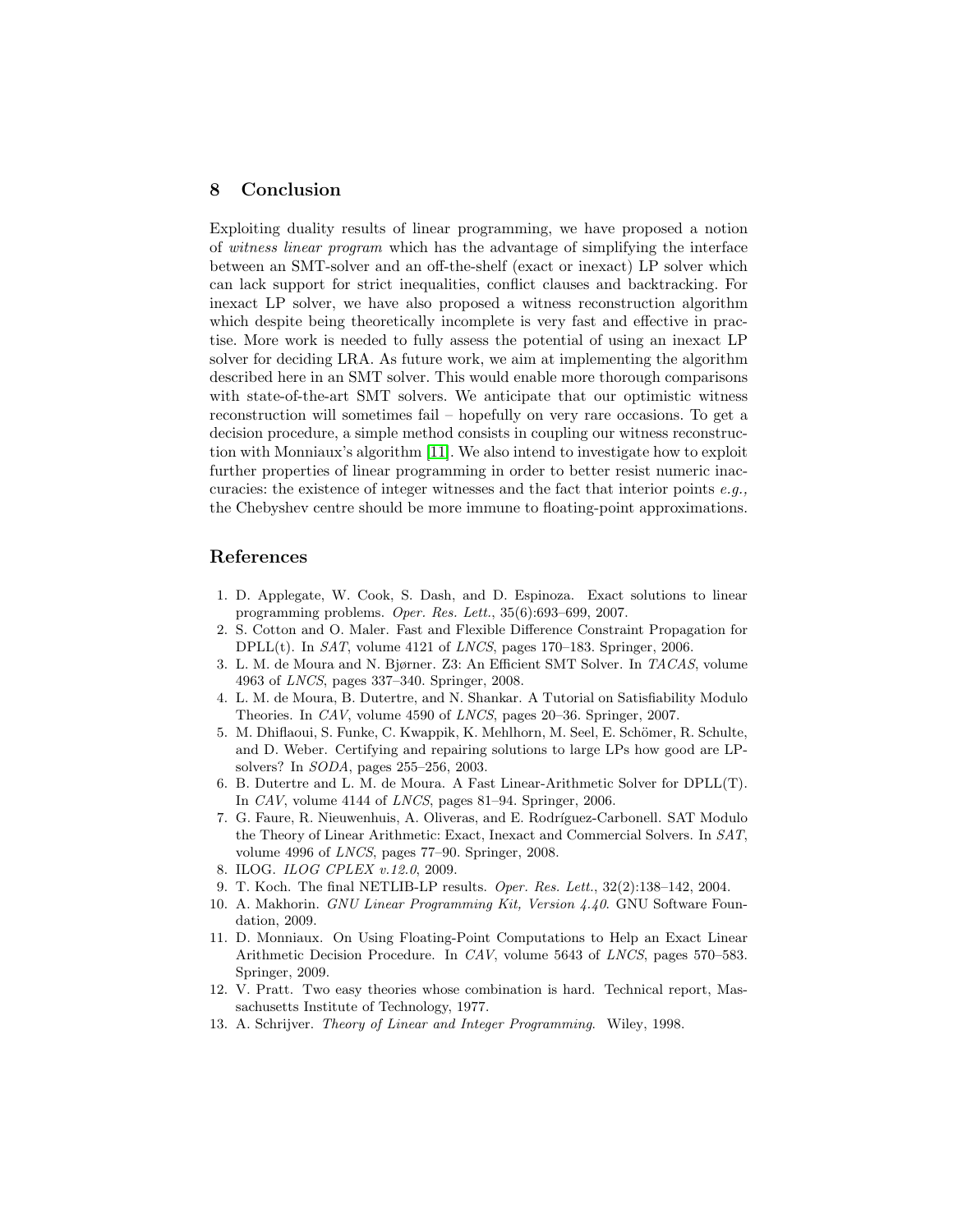## <span id="page-12-0"></span>A Notations

 $\mathbb{Q}^{m,n}$  is the set of rational-valued matrices with m rows and n columns. Given  $A \in \mathbb{Q}^{m,n}$ ,  $A_i$  is the ith row of A and  $A_{i,j}$  is the element at row i and column j.  $A^t \in \mathbb{Q}^{m,n}$  is the matrix transpose of A. Given  $A \in \mathbb{Q}^{n,k}$  and  $B \in \mathbb{Q}^{k,m}$ ,  $A \cdot B \in \mathbb{Q}^{n,m}$  is the matrix product of A by B. Given  $A \in \mathbb{Q}^{m,n}$  and  $B \in \mathbb{Q}^{m,n}$ ,  $A + B$  is the component-wise addition of matrices. A vector is a matrix with 1 column and we write  $\mathbb{Q}^m$  for  $\mathbb{Q}^{m,1}$  the set of vectors with m elements. We write  $\mathbf{0}^n$  the vector filled with zeros. When it is clear from the context, we drop the index and simply write 0. Likewise 1 is a vector filled with ones (and should not be confused with the identity matrix I). To streamline notations, we write  $A/B$ for the block matrix  $\begin{pmatrix} A \\ D \end{pmatrix}$ B .

#### <span id="page-12-1"></span>B Proofs

Corollary 1 (Soundness of wit). Let A and B be matrices and a and b be vectors.

 $\forall (y, z), \text{wit}(A, a, B, b, \mathbf{0}, \mathbf{0}, (y, z, \mathbf{0})) \Rightarrow \forall x, \neg(A \cdot x < a \land B \cdot x \leq b)$ 

Proof. Ad Absurdum suppose that we have vectors y and z such that

$$
wit(A,a,B,b,{\bf 0},{\bf 0},(y,z,{\bf 0}))
$$

and a vector x such that  $A \cdot x < a$  and  $B \cdot x \leq b$ . By Lemma [1](#page-3-0) and Definition [1,](#page-3-1) we deduce that:

(a)  $a^t \cdot y + b^t \cdot z \ge 0$ (b)  $\neg(y = 0) \Rightarrow a^t \cdot y + b^t \cdot z > 0$ 

To conclude the proof, we do a case analysis over item [\(iii\)](#page-4-6) of Definition [1.](#page-3-1) If  $a^t \cdot y + b^t \cdot z + c^t \cdot t < 0$ , this contradicts (a). Otherwise, we have  $\neg(y =$  $\mathbf{0} \wedge a^t \cdot y + b^t \cdot z + c^t \cdot t \leq 0$  and this contradicts (b). □

Corollary 2 (Completeness of wit). Let A and B be matrices and a and b be vectors.

$$
\forall x, \neg (A \cdot x < a \land B \cdot x \le b) \Rightarrow \exists (y, z), \text{wit}(A, a, B, b, \mathbf{0}, \mathbf{0}, (y, z, \mathbf{0}))
$$

*Proof.* Suppose that  $A \cdot x < a \wedge B \cdot x \leq b$  is unsatisfiable. Formally,  $\neg(\exists x, A \cdot x < b)$  $a \wedge B \cdot x \leq b$ . Given P defined as

$$
P(y,z) = y \ge 0 \land z \ge 0 \Rightarrow \begin{cases} A^t \cdot y + B^t \cdot z = 0 & \Rightarrow a^t \cdot y + b^t \cdot z \ge 0 \\ A^t \cdot y + B^t \cdot z = 0 \land \neg(y = 0) \Rightarrow a^t \cdot y + b^t \cdot z > 0 \end{cases}
$$

by Lemma [1,](#page-3-0) we have  $\neg(\forall(y, z), P(y, z))$  *i.e.*,  $\exists(y, z), \neg P(y, z)$ . By propositional reasoning,  $\neg (P(y, z))$  is equivalent to

$$
y\geq \mathbf{0}\wedge z\geq \mathbf{0}\wedge A^t\cdot y+B^t\cdot z=\mathbf{0}\wedge ((\neg a^t\cdot y+b^t\cdot z\geq 0)\vee (\neg (y=\mathbf{0})\wedge \neg (a^t\cdot y+b^t\cdot z>0)))
$$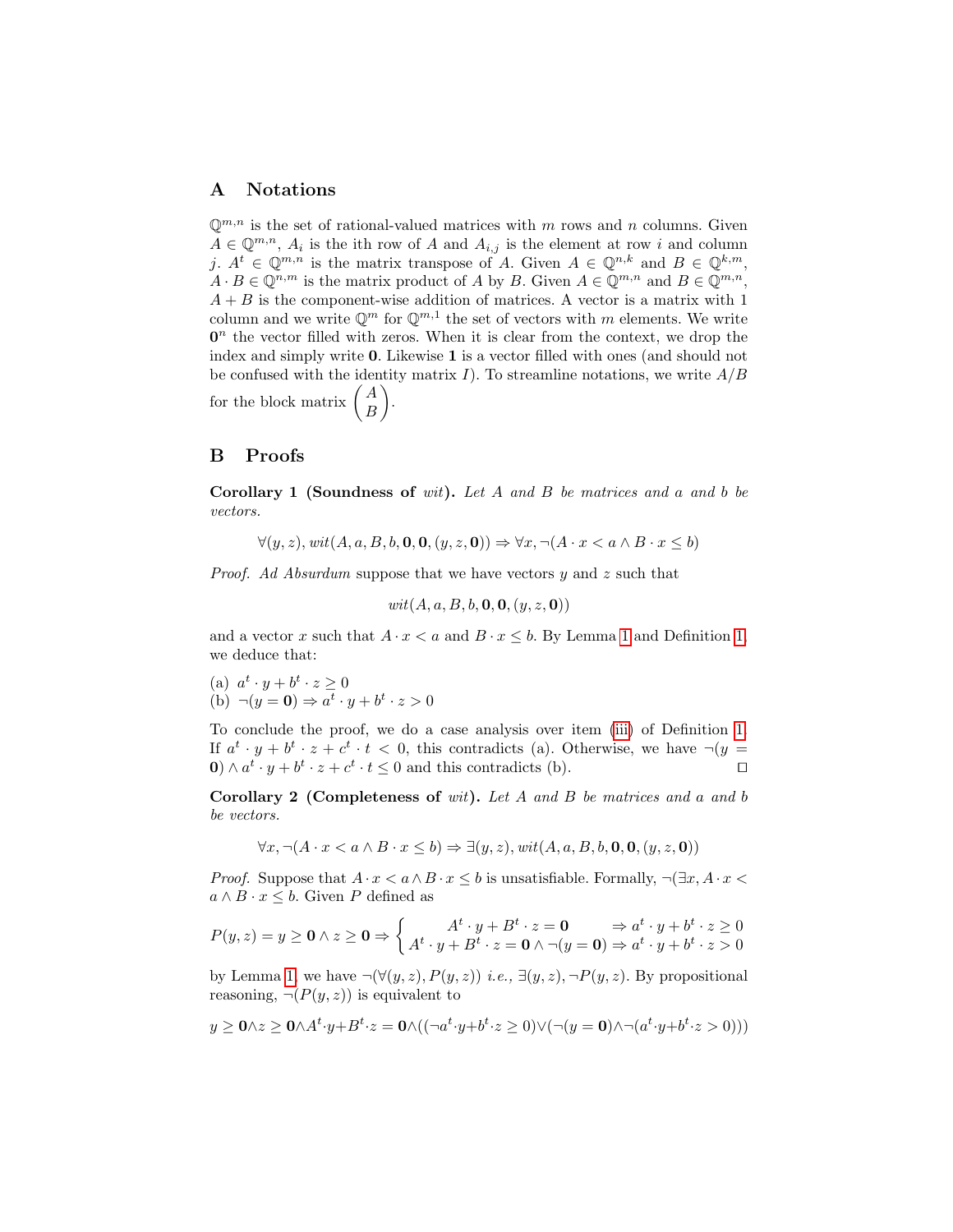which (by arithmetic reasoning) is equivalent to Definition [1.](#page-3-1) As a result, a pair  $(y, z)$  such that  $\neg P(y, z)$  is a witness and verifies  $wit(A, a, B, b, 0, 0, (x, y, 0)).$ ⊓⊔

<span id="page-13-2"></span>Remark 1. Let  $C$  be a matrix and  $c$  be a vector, the following holds:

$$
C \cdot x = c \text{ iff } (C/-C) \cdot x \le (c/-c)
$$

<span id="page-13-1"></span>**Theorem 1.** Let  $A$ ,  $B$  and  $C$  be matrices and  $a$ ,  $b$  and  $c$  be vectors.

$$
\exists (y, z, t), \text{ with } (A, a, B, b, C, c, (y, z, t)) \text{ iff } \forall x, \neg(A \cdot x < a \land B \cdot x \leq b \land C \cdot x = c)
$$

*Proof.* We first prove that for all vectors  $y$  and  $z$  the following holds:

$$
\exists t, \text{wit}(A, a, B, b, C, c, (y, z, t))
$$
\nif and only if\n
$$
\exists (u, v), \text{wit}(A, a, (B/C/-C), (b/c/-c), \mathbf{0}, \mathbf{0}, (y, (z/u/v), \mathbf{0}))
$$

The proof relies on the following distributivity laws

<span id="page-13-0"></span>
$$
X \cdot (w - w') = X \cdot w + (-X) \cdot w'
$$
 (1)

$$
(X/Y)^t \cdot (w/w') = X^t \cdot w + Y^t \cdot w'
$$
 (2)

 $\Rightarrow$  Suppose that  $(y, z, t)$  is a witness for some t. The vector t can be uniquely decomposed into u and v such that  $u \ge 0$ ,  $v \ge 0$  and  $t = u - v$ . Equation [\(1\)](#page-13-0) and equation [\(2\)](#page-13-0) allow to prove

$$
wit(A, a, (B/C/-C), (b/c/-c), \mathbf{0}, \mathbf{0}, (y, (z/u/v), \mathbf{0}))
$$

This concludes the  $\Rightarrow$  part.

 $\Leftarrow$  Suppose that  $(y,(z/u/v), 0)$  is a witness for some u and v. Again, the two previous equations allow to conclude that  $wit(A, a, B, b, C, c, (y, z, u - v)).$ 

Theorem [1](#page-13-1) follows from Corollary [1,](#page-4-1) Corollary [2](#page-4-2) and Remark [1.](#page-13-2) □

**Lemma 1 (Soundness of** wlp). If  $wlp(A, a, B, b, C, c)$  has optimum  $y/z/t/u/v$ then  $wit(A, a, B, b, C, c, (y, z, t))$  holds.

*Proof.* Because this is an optimal, the vector  $y/z/t/u/v$  is a feasible solution of the constraint matrix and the bound conditions of  $wlp$ . As a result, the conditions [\(i\)](#page-3-2) and [\(ii\)](#page-4-5) of *wit* are trivially fulfilled. From equation  $(\mathbf{b})$  we have

<span id="page-13-3"></span>
$$
u = -(a^t \cdot y + b^t \cdot z + c^t \cdot t) \tag{3}
$$

Consider the exclusive cases  $y = 0$  and  $\neg y = 0$ .

 $y = 0$  From equations (c) and (3) and bound condition (h) we obtain

$$
a^t \cdot y + b^t \cdot z + c^t \cdot t - \mathbf{1}^t \cdot y \le -1
$$

However,  $\mathbf{1}^t \cdot y = 0$  and therefore  $a^t \cdot y + b^t \cdot z + c^t \cdot t \le -1 < 0$ . This fulfills condition [\(iii\)](#page-4-6) of wit and conclude the proof.